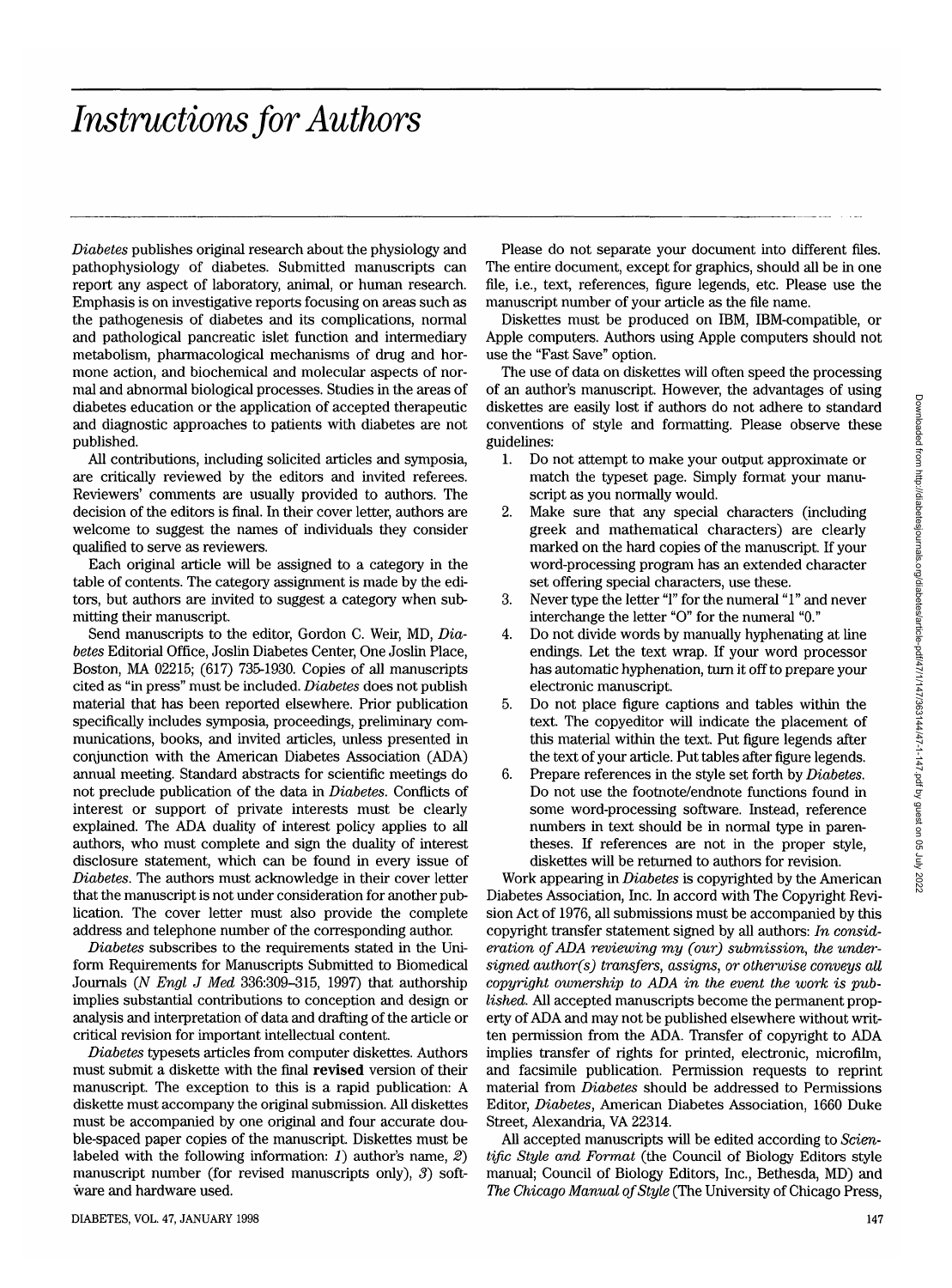Chicago, IL) by ADA professional publications staff. The authors are responsible for all statements made in their articles or editorials, including any editing changes.

Reprint order forms are included at the time the page proofs are sent to the corresponding author. A price list is included.

A charge of \$60 per journal page is assessed for regular articles, rapid publications, and other unsolicited articles to help defray publication costs. The author who is to assume responsibility for payment should be identified on the manuscript.

#### **MANUSCRIPT PREPARATION**

Manuscripts should be typewritten with double spacing throughout on 8.5  $\times$  11 inch (21.6  $\times$  27.9 cm) nonerasable white bond paper. They should include (in this order) title page, summary, text (divided into introduction, research design and methods, results, and discussion), acknowledgments, references, figure legends, and tables. The original manuscript should be submitted along with four photocopies. For artwork, two originals and four sets of photocopies should be submitted for each figure, but four originals should be sent for photomicrographs and gels (see **Figures** for further information on artwork). Number all pages consecutively, beginning with the title page, and include all text, references, figure legends, and tables.

**Title page.** Include title; short running title (limit: 40 characters, including spaces); first name, middle initial, and last name of each author; name of departments and institutions with which the authors are affiliated (in English); name, address, telephone number, fax number, and e-mail address of corresponding author; and three to six keywords for indexing (not *diabetes).*

**Abstract.** Summarize the content of the paper in 250 words or fewer. The abstract should be self-contained and understandable without reference to the text.

**Main text.** Studies involving experimental animals must state the species, strain, and other pertinent information. When describing surgical procedures, identify the preanesthetic and anesthetic used, and state the amount or concentration and the route and frequency of administration. The use of paralytic agents, e.g., curare or succinylcholine, is not an acceptable substitute for anesthesia. When other invasive procedures are described, report the analgesic or tranquilizing drugs used; if none were used, provide justification for such exclusion.

When reporting studies on human subjects or patients, describe their characteristics. If results of an experimental investigation of humans are reported, state formally that consent was obtained from the subjects after the nature of the procedure was explained. When anesthetized humans are studied, indicate that the procedure was in accord with institutional guidelines. All human investigation *must* be conducted according to the principles expressed in the Declaration of Helsinki.

The designations *type I* (insulin-dependent, IDDM) and *type II* (non-insulin-dependent, NIDDM) should be used when referring to the two major forms of diabetes. *Diabetic* should not be used as a noun.

Statistical methods should be identified. Acknowledgments of aid or criticism should be approved by the person whose help is being recognized.

The generic names of drugs should be used. If a special item is obtained, include supplier, city, and state, or city and country if foreign. Metric units should be used. **Authors must use Systeme International (SI) units (see Table 1).**

Units of measurement should be abbreviated (when used with numbers) in accord with the Council of Biology Editors style manual. See the list of abbreviations below for those that need not be defined; other abbreviations should be defined at first use.

**Acknowledgments.** Acknowledgments of assistance and financial support should be stated briefly.

**References.** Number references in order of appearance in text. Do **not** use the footnote/endnote function found in some word-processing software. Identify a reference number in the text by enclosing it in parentheses. Works submitted for publication cannot be included in the reference section and should be cited as unpublished observations in the text with the initials and last names of all authors. **Type references double spaced.** Include all authors (do not use *et al.* except in text) and complete article titles. Abbreviate names of journals as in *Serial Sources for the BIOSIS Database;* spell out names of unlisted journals. Indicate abstracts and supplements. Supply inclusive page numbers. Authors are responsible for the accuracy of the references. Copies of all manuscripts listed as "in press" must be submitted with the manuscript. *Diabetes* and *Diabetes Care* are included in the National Library of Medicine's MEDLARS database, BRS Colleague database, *Index Medicus,* and *Current Contents (Basic Science* and *Clinical Practice).*

#### **Examples**

- 1. Primhak RA, Whincup G, Tsankas JN, Miner RDQ: Reduced vital capacity in insulin-dependent diabetes. *Diabetes* 36:324-326, 1987
- 2. Nerup J, Christy M, Patz P, Ryder P, Svejgaard A: Aspects of the genetics of insulin-dependent diabetes mellitus. In *Immunology in Diabetes.* Andreani D, Dimario U, Federlin KF, Heding LG, Eds. London, Kimpton, 1984, p. 63-70
- 3. Seine S, Bell GI: Comparison of the 5'-flanking sequences of chimpanzee, African green monkey, and human insulin genes (Abstract). *Diabetes* 34 (Suppl. l):20A, 1985
- 4. Permutt MA, Andreone TA, Chirgwin J, Elbein S, Rotwein P: Insulin gene polymorphism and type II or non-insulin-dependent diabetes mellitus (NIDDM). *inProc Int Congr Endocrinology,* 7th ed. Labrie F, Proulx L, Eds. Amsterdam, Excerpta Med., 1985, p. 245-248

**Figures.** Figures should be professionally drawn and photographed or produced on a laser printer. For laser-printed figures, paper specially made for camera-ready copy (such as Hammermill Laser-Print Plus) is preferred (paper having an opacity of 90 or more and a whiteness of 90 or more); glossy prints should be provided if such paper is not available. Each figure should be marked in soft pencil on the back showing the orientation (an arrow pointing up), the first author's name, and the figure number. Figures must be unmounted and no larger than  $8 \times 10.5$  inches. Where possible, photographs and gels should be cropped to one or two columns in width.

In most instances, figures will be reduced to one-column width (about 3.5 inches) and should be produced accordingly. Authors should reduce the figures on a photocopier to make sure that all relevant data points can be distinguished and that all labeling is clearly readable. Information on the axes should be succinct, using abbreviations where possible, and the label on the  $y$ -axis should read vertically, not horizontally. Key information should be placed in any available white space **within** the figure; if space is not available, the information should be placed in the legend. In general, figures with multiple parts should be marked A, B, C, etc., with a description of each panel being placed in the legend rather than on the figure.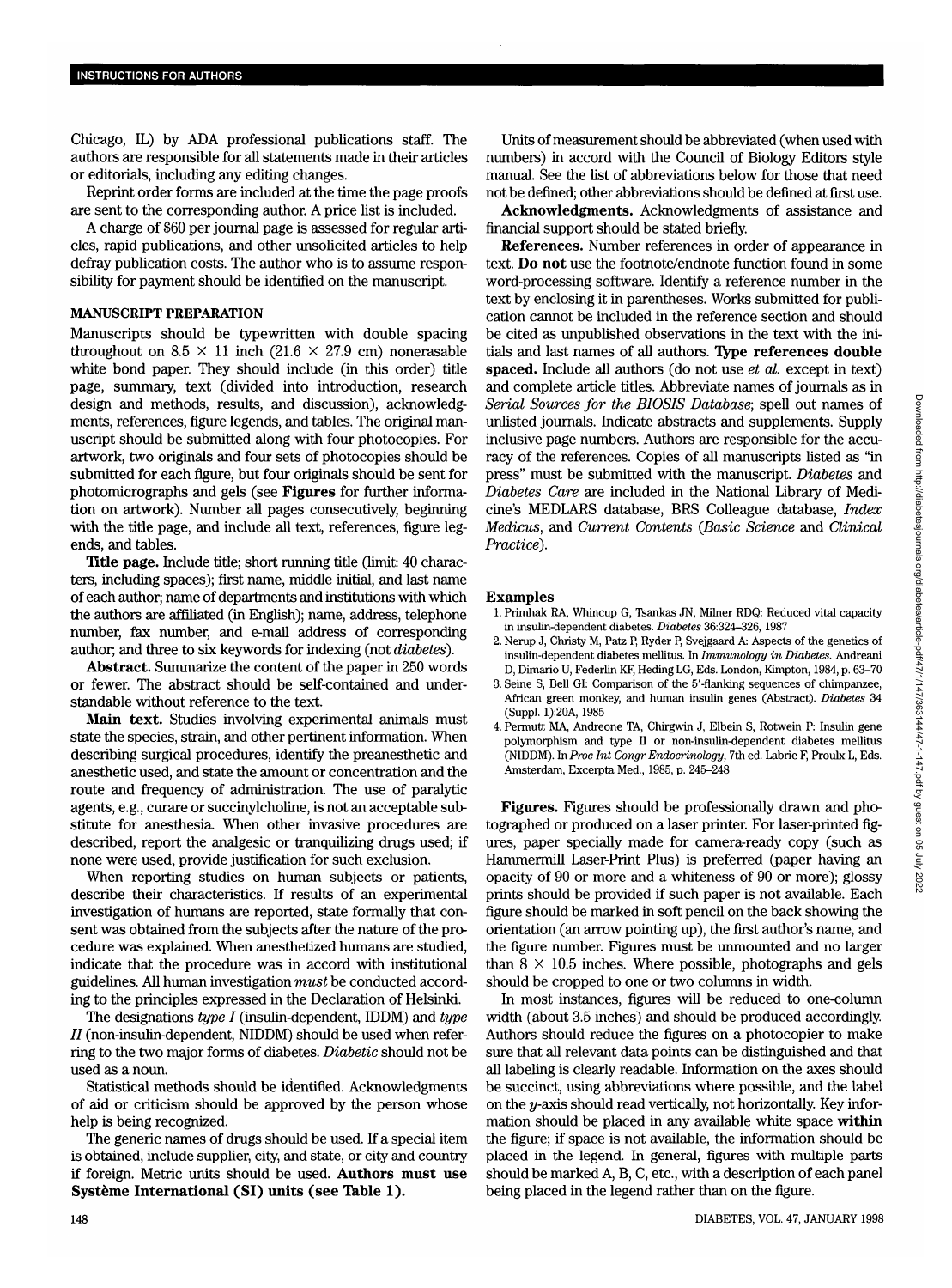Lines in graphs should be bold enough to be easily read after reduction, as should all symbols used in the figure. Data points are best marked with the following symbols, again assuring that they will be readily distinguishable after reduction:  $\bigcirc$  **●** $\Box$ **■** $\triangle$  **A**  $\Box$  Bars should be black or white only, unless more than two data sets are being presented; further bars should be drawn with clear bold hatch marks or stripes, **not** shades of gray.

Color photographs incur an additional charge, paid by the author; they should not be submitted for reproduction in black and white. The charge for color figures is \$1,350 for one figure and \$500 for each additional color figure in the same article. A signed agreement to pay the charge for color reproduction should accompany the submitted manuscript. Materials (e.g., figures and tables) taken from other sources must be accompanied by written permission for reproduction obtained from the original copyright holder.

**Tables.** Tables should be typed **double spaced** on separate sheets of paper. Title all tables and number them in order of citation in text. For footnotes, use the following symbols in this sequence: \*,  $\dagger$ ,  $\dagger$ ,  $\S$ ,  $\parallel$ ,  $\P$ ,  $\#$ , \*\*,  $\dagger \dagger$ , etc., in order from left to right and from top to bottom in the body of the table.

#### **RAPID PUBLICATIONS**

Observations considered to be of unusual importance that would lose scientific impact if not published promptly should be submitted as rapid publications. These reports should describe a completed, concise, and properly controlled investigation. An editorial decision will be made within 3 weeks after sending the manuscript out for peer review. No written review or explanation will be provided. Rejected papers may be resubmitted as regular manuscripts and reviewed accordingly. Rapid publications may not exceed 10 double-spaced typewritten pages, including figures, tables, and references.

#### BRIEF GENETICS REPORTS

Genetics studies that are relevant to diabetes and diabetic complications but do not need to be presented as full papers will be considered for publication in the Brief Genetics Reports section. Suitable for presentation in this format would be studies identifying new genes and their localization, observations on the molecular nature of allelic variants (normal and pathological), or linkage and association studies. Brief genetics reports should not exceed two journal pages (approximately 1,200-1,500 words, including references). Figures and tables may be submitted for review purposes, but only one figure or one table will be published. DNA sequences should be deposited in one of the genetics databases. Additional data can be prepared in the form of an appendix that will be available from the authors; if the authors wish, such an appendix will be

made available on the journal's World Wide Web site. The entire text of each brief genetics report will be available on this site as well. Brief genetics reports should not have an abstract or section headings other than Acknowledgments and References. In lieu of an abstract, authors should provide a title that incorporates the main conclusion of the research.

## **SUBMISSION OF SUPPLEMENTS**

A proposal for a supplement must first be submitted to ADA. The proposal must specify:

- 1. The name of the pharmaceutical firm sponsoring the supplement (not merely the name of the public relations agency handling its publication).
- 2. If the supplement is based on a symposium, indicate where and when the symposium was held and how the speakers and papers were selected.
- 3. Whether authors will be paid and, if so, how much. If the proposal is approved, the sponsor then must submit a proposal to the editor of *Diabetes.* Initial approval by ADA does not commit an editor to accept a proposal in whole or in part. All manuscripts are subject to the same peer review as other manuscripts in the journal.

### **PRODUCTION**

Correspondence concerning the copyediting and production of accepted manuscripts should be addressed to Assistant Managing Editor, *Diabetes,* American Diabetes Association, 1660 Duke Street, Alexandria, VA 22314. Tel: (703) 299-2089. Fax: (703) 683-2890.

# **CHECKLIST FOR MANUSCRIPT SUBMISSION**

The following is a summary of the material that should be included when submitting a manuscript:

- D Letter of submission
- $\Box$  One original and four photocopies of the manuscript
- $\Box$  Two originals and four photocopies of each figure. (But include four original copies of photomicrographs and gels.)
- $\Box$  Complete title page information, including running (short) title for article and full mailing address, telephone and fax numbers, and e-mail address for corresponding author
- $\Box$  Copyright Transfer and Statement of Originality forms signed by **all** authors
- $\Box$  Duality of Interest Disclosure Form completed and signed by **all** authors
- $\Box$  If color figures are included, a signed agreement to pay the cost of color reproduction
- □ For a Rapid Publication or a **revised** version of any article, a diskette labeled with the manuscript title, authors' names, and software and hardware used